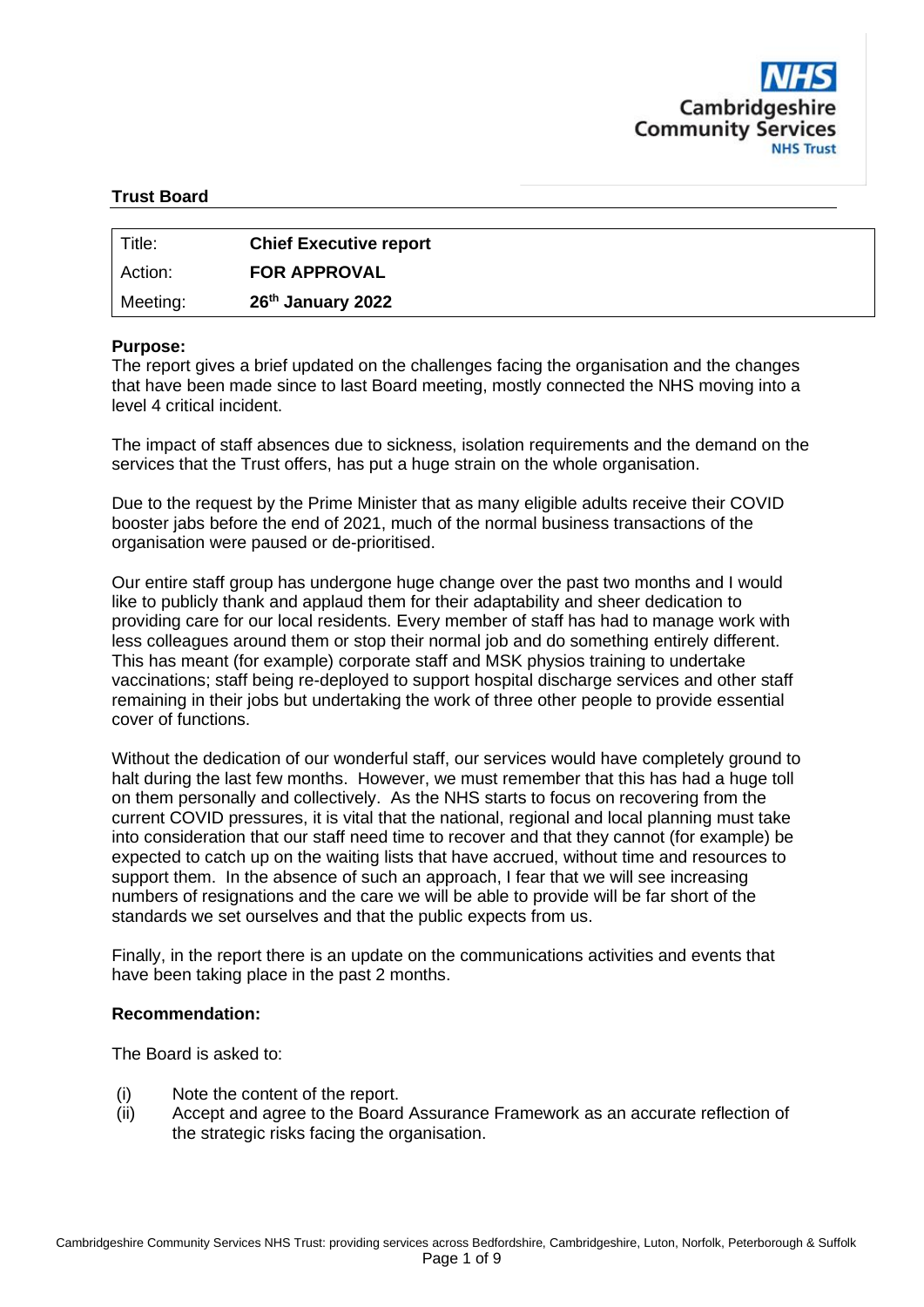## **Appendices:**

Appendix A - Board Assurance Framework Assurance Matrix

|                               | Name                          | Title                                                                     |
|-------------------------------|-------------------------------|---------------------------------------------------------------------------|
| <b>Author &amp; Executive</b> | <b>Matthew Winn</b>           | <b>Chief Executive</b>                                                    |
| sponsor                       | <b>Rachel Hawkins</b>         | Director of Governance and Service<br>Redesign                            |
|                               | Mercy Kusotera<br>Karen Mason | <b>Trust Secretary and FTSU Guardian</b><br><b>Head of Communications</b> |

# **Trust Objectives**

| <b>Objective</b>              | How the report supports achievement of the<br><b>Trust objectives:</b>                                                       |
|-------------------------------|------------------------------------------------------------------------------------------------------------------------------|
| Provide outstanding care      | The report highlights how changes have had to be<br>made to services and staff during the current level<br>4 COVID incident. |
| Collaborate with others       |                                                                                                                              |
| Be an excellent employer      | Supporting our staff during the pandemic is a high<br>priority                                                               |
| Be a sustainable organisation | Not covered in this report                                                                                                   |

# **Equality and Diversity implications:**

|                                                                                                                                                                                                   | Objective         |                                                                                                            |                                      | How the report supports achievement of<br>objectives:                                     |                               |      |                                  |     |                       |  |  |
|---------------------------------------------------------------------------------------------------------------------------------------------------------------------------------------------------|-------------------|------------------------------------------------------------------------------------------------------------|--------------------------------------|-------------------------------------------------------------------------------------------|-------------------------------|------|----------------------------------|-----|-----------------------|--|--|
|                                                                                                                                                                                                   |                   | To support the development of a<br>Trust wide Anti-Racism Strategy and<br>Organisational Development Plan. |                                      | Implicit in our approach to support BAME<br>members of staff during the COVID19 pandemic. |                               |      |                                  |     |                       |  |  |
|                                                                                                                                                                                                   |                   | To finalise the roll out of reverse<br>mentoring as part of all in house<br>development programmes.        |                                      | Not covered in this report                                                                |                               |      |                                  |     |                       |  |  |
| We will measure the impact of our<br>Not covered in this report<br>virtual clinical platforms, ensuring that<br>they are fully accessible to the<br>diverse communities we serve.                 |                   |                                                                                                            |                                      |                                                                                           |                               |      |                                  |     |                       |  |  |
| Will be clear in the recruitment of volunteers to<br>We will ensure that the recruitment of<br>help the COVID vaccine roll out.<br>our volunteers are from the diverse<br>communities they serve. |                   |                                                                                                            |                                      |                                                                                           |                               |      |                                  |     |                       |  |  |
| <b>No</b>                                                                                                                                                                                         |                   | Are any of the following protected characteristics impacted by items covered in the paper                  |                                      |                                                                                           |                               |      |                                  |     |                       |  |  |
| Age                                                                                                                                                                                               | <b>Disability</b> | Gender<br>Reassignment                                                                                     | Marriage<br>and Civil<br>Partnership |                                                                                           | Pregnancy<br>and<br>Maternity | Race | Religion<br>and<br><b>Belief</b> | Sex | Sexual<br>Orientation |  |  |
|                                                                                                                                                                                                   |                   |                                                                                                            |                                      |                                                                                           |                               | П    | П                                |     |                       |  |  |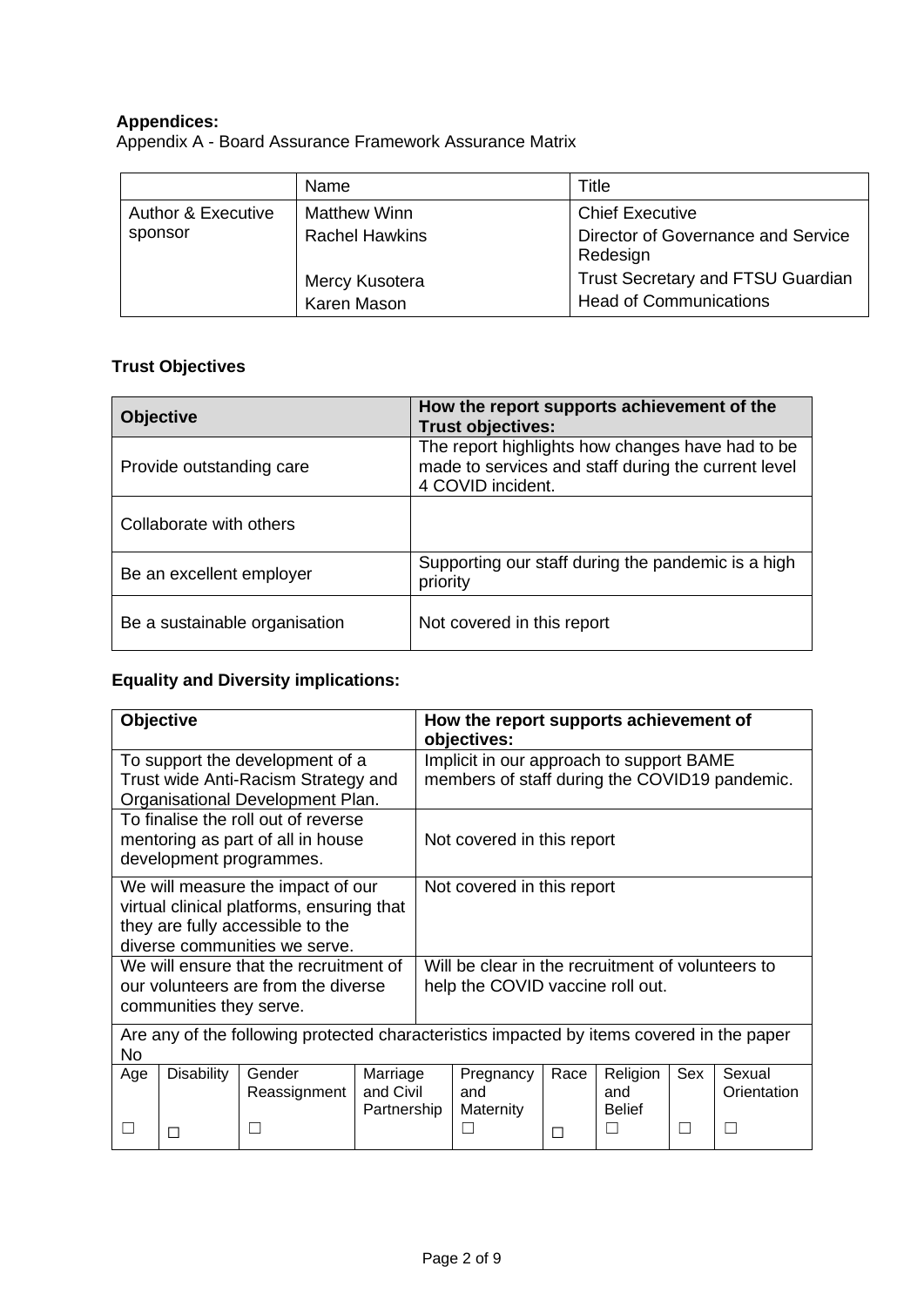## **1 RESPONSE TO COVID19 PANDEMIC**

- 1.1 In December the Trust responded to the move to a Level 4 National Incident due to a surge in the Omicron variant. The widespread nature of the Omicron variant has impacted on staffing levels across all services and of course an increased demand for the vaccination booster programme. Non-essential services were reviewed and where appropriate stepped down and governance arrangements streamlined to release capacity to support the continuation of our services; the vaccination booster programme and redeployment under mutual aid approaches to other local NHS organisations.
- 1.2 The Trust continues to respond to the COVID-19 pandemic maintaining the incident centre arrangements, 7 days a week oversight of the incident and fulfilling our duties in reporting to NHS England. The incident management team meetings have been increased as a result of the move to Level 4 incident and increase in COVID-19 pressures.
- 1.3 The Trust is maintaining services in line with the recent guidance and in conjunction with local health and social care partners.
- 1.4 Trust staff continue to undertake lateral flow tests and Personal Protective Equipment (PPE) continues to be available for all staff that need it and any support to partner organisations and families supporting children with complex needs, are given, as they are needed. There is also no change currently to the need for service users/visitors to wear face coverings
- 1.5 The use of facemasks in our premises for staff and patients continue as it is important that we continue to protect our patients, staff and their families by providing a safe working and clinical environment that minimizes the possibility of spreading of the virus.
- 1.6 Following the Prime Minister's challenge to offer the opportunity to everyone for a booster by end of last year, the Trust almost doubled the weekly capacity for vaccinations from just over 40,000 at the beginning of December 2021 to 78,000 at the beginning of 2022. These increases were achieved through increasing capacity in our current sites and through changing our model of delivery. The Trust redeployed staff internally, from the CCGs, through assistance from the military and increased recruitment. The Trust also introduced the Srafield Model which increased productivity by a third. This model allows one healthcare professional to oversee three vaccinators at each work station. The previous Srahan model allowed one healthcare professional to oversee two vaccinators at each work station.
- 1.7 The City Hall site in Norwich successfully opened on 10<sup>th</sup> January 2022 and replaces the Castle Quarter site.
- 1.8 In late November, we celebrated delivering our one millionth dose, including the launch of a short film with thank you messages for our staff from people who had been vaccinated at our centres. Celebrations also included thank you letters from the Chair/CEO; a recorded thank you message from our CEO, a press release and cake/balloons delivered to all sites.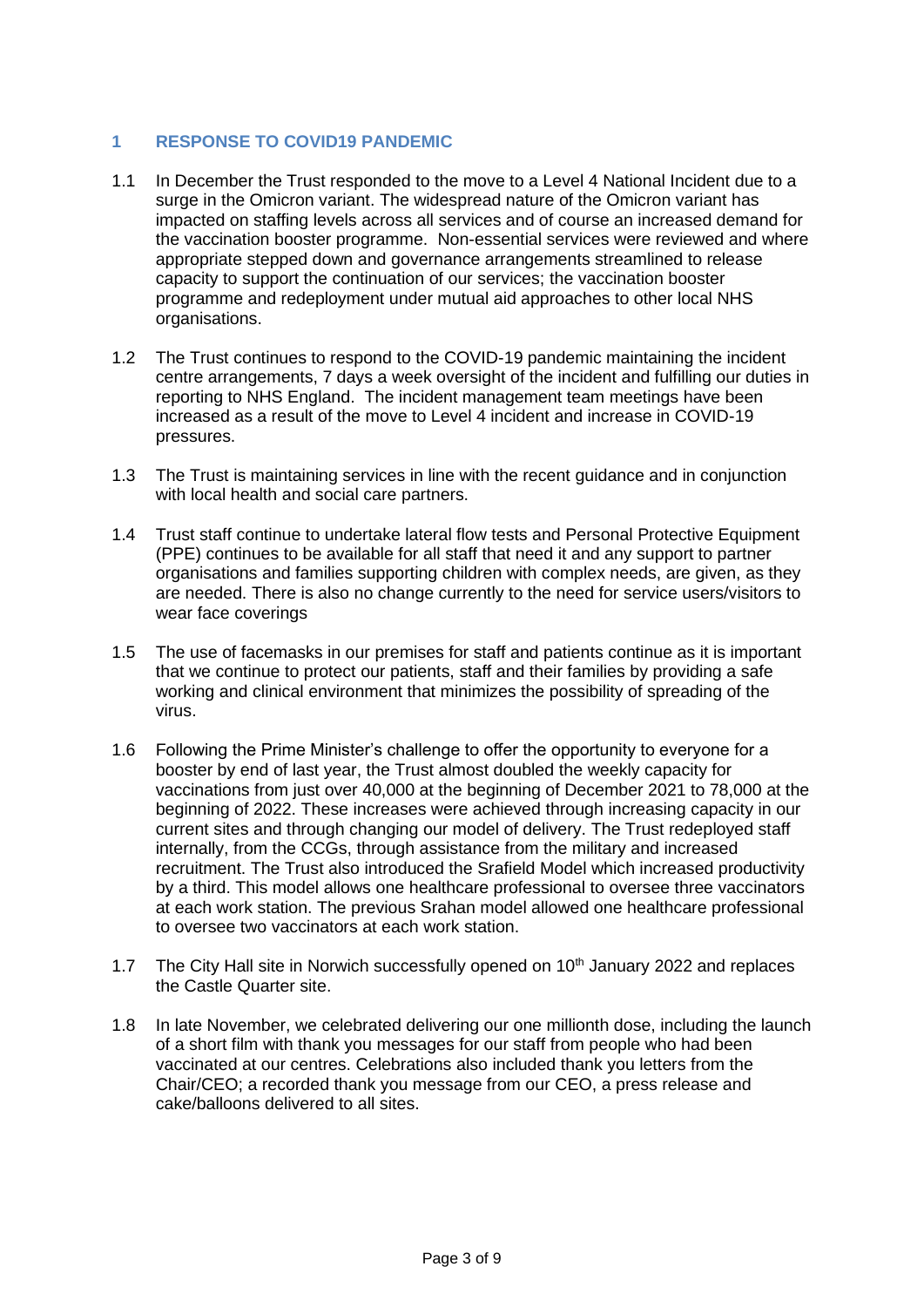## **2 BOARD ASSURANCE FRAMEWORK**

- 2.1 The Trust's Board Assurance Framework (BAF) incorporates a live register of the principal risks faced by the Trust in meeting its strategic objectives. It provides the Trust with a clear and comprehensive method of:
	- ❖ describing the main risks to achieving the organisation's strategic objectives,
	- ❖ describing the controls, assurance and oversight of these risks and
	- ❖ identifying any gaps in controls and assurance
- 2.2 At 11<sup>th</sup> January 2022 there were 9 strategic risks on the Board Assurance Framework, 2 of which scores 20 (3163 and 3164) and the remaining 7 score 12 or below. Since previous reporting in November 2021, the following changes to the Trust Strategic risks were made:
	- The following two new risks have been identified and each scored at 12:
		- o Risk ID 3426 relating to a surge in service demands during winter period.
		- o Risk ID 3436 relating to mandating Covid 19 staff vaccination.
	- Risk scores for risks 3163 and 3164 increased from 16 to 20 due to ongoing workforce challenges.

Detailed information on strategic risks and operational risks scoring 15 and above is provided in Appendix 3 of the Integrated Governance Report (agenda item 4).

2.3 There are a total of 133 risks on the risk register, 31 of which score above 12. Of these 31 risks, five score above 15, four of which are related to the COVID-19 pandemic, one is non-Covid related and remaining one is related to Large Scale Vaccination Programme.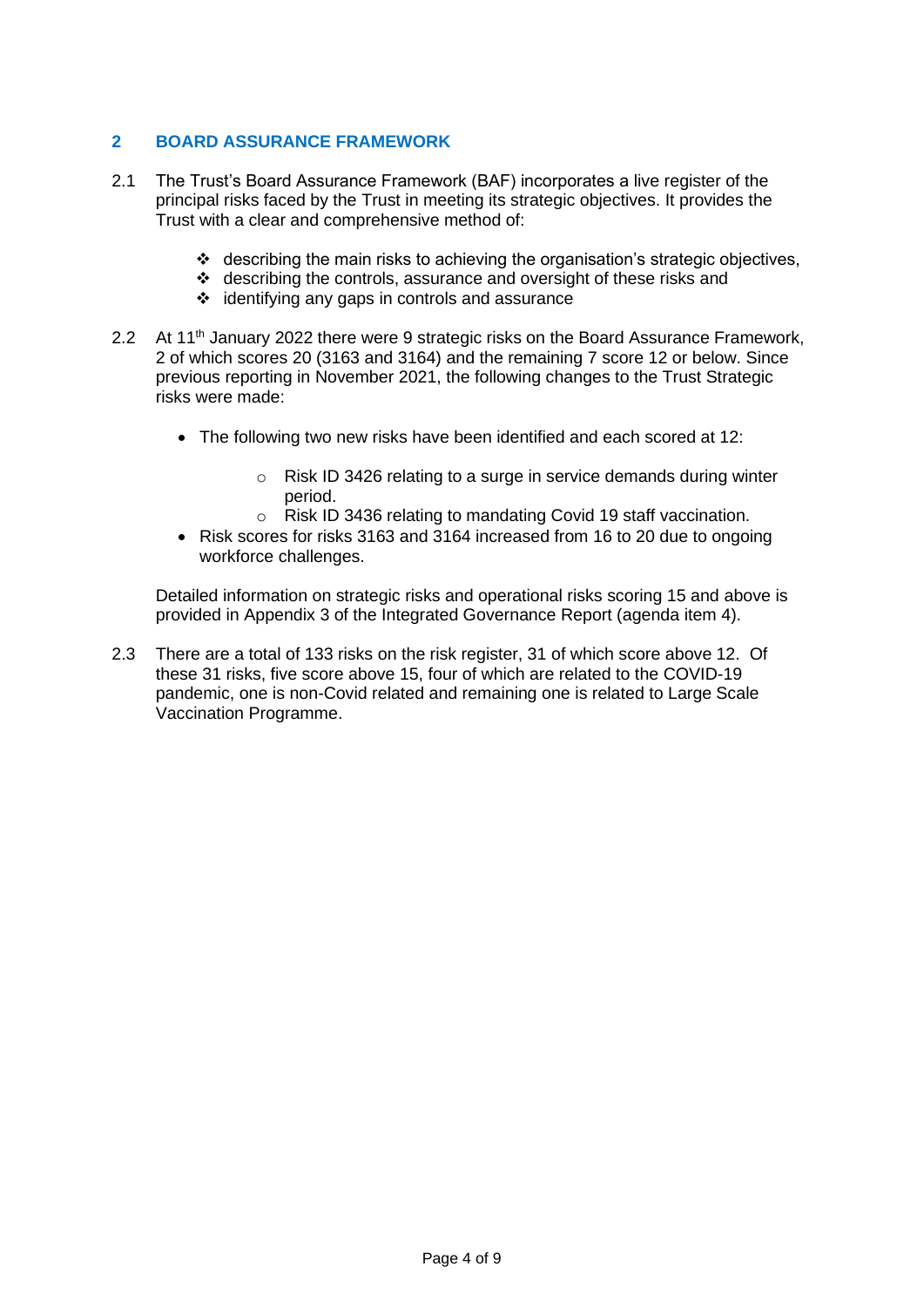



2.4 All operational risks scoring 12 and above are reviewed and discussed at subcommittees of the Trust Board and issues with the mitigation, controls and actions are escalated as appropriate to the Board. Sub-committees also undertake a bi-annual review of all risks assigned to the relevant sub-committee ensuring scrutiny of all risks on a regular basis.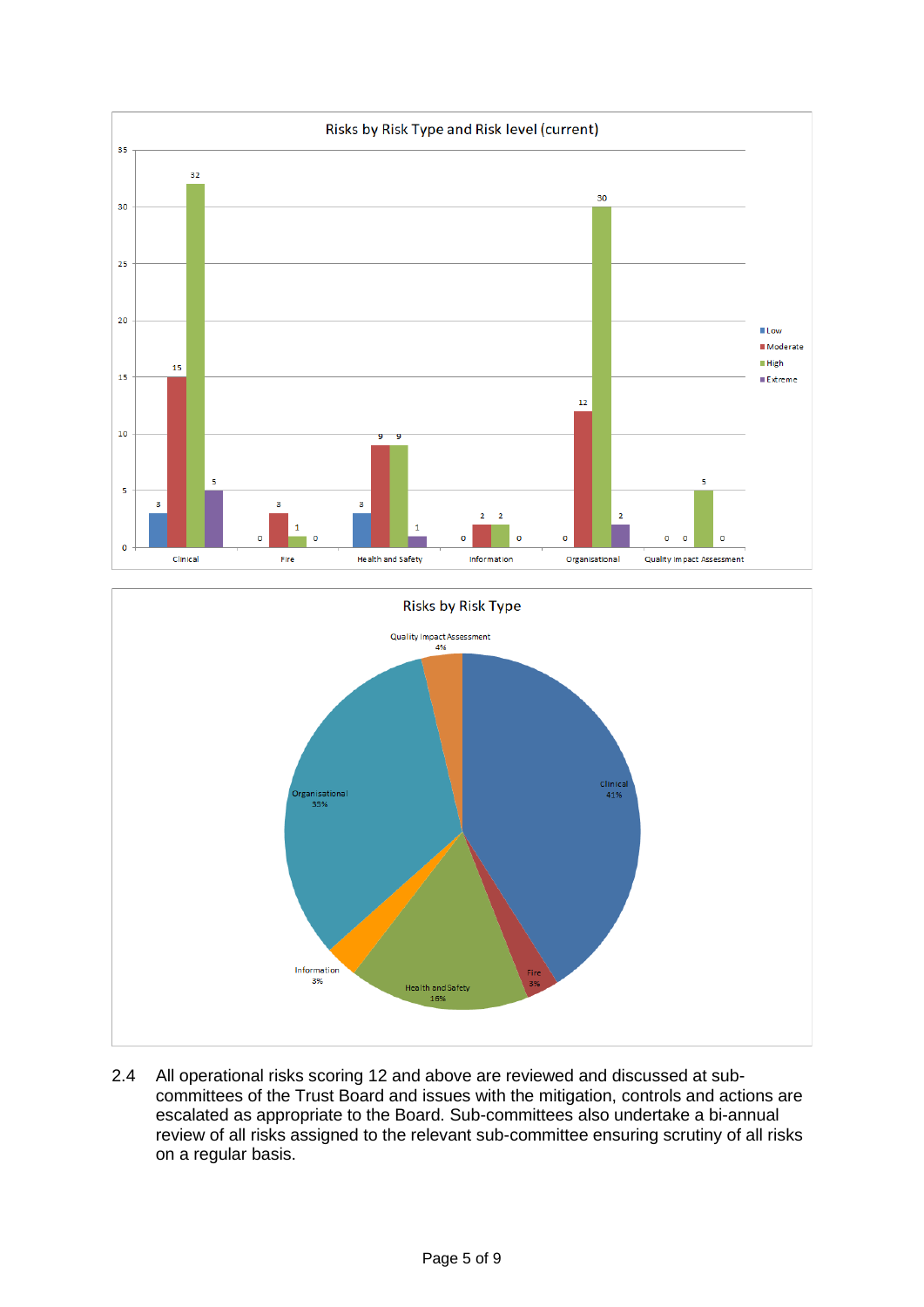- 2.5 All new risks are reviewed by senior leaders monthly at the Wider Executive Team together with high scoring and high impact risks. The monthly meetings also take a thematic review of all risks within a particular division. This has led to greater scrutiny of risks and greater consistency in articulation of risks throughout the Trust.
- 2.6 The assurance on how risks are identified, managed and impact mitigated is integral to the Trust Board's approach to performance through the Integrated Governance Report.
- 2.7 The risks relating to COVID-19 are reviewed weekly at the Incident Management Team meeting and at the Clinical Operational Boards that took place on  $11<sup>th</sup>$ ,  $12<sup>th</sup>$  and  $13<sup>th</sup>$  January 2022.
- 2.8 The Trust's Board Assurance framework is regularly reviewed and updated as a key part of the Well Led Improvement priorities.

#### **3 INTEGRATED CARE SYSTEMS UPDATES**

- 3.1 Work on integrated care systems have progressed dung the last period, but have been de-prioritized by all partners due to the current COVID pressures.
- 3.2 Cambridgeshire and Peterborough ICS has held numerous joint events to plan how the future Integrated Care Partnership and the Councils Health and Well-being Boards will operate in tandem, or indeed jointly. Proposals will be available for all parties to consider and decide upon.
- 3.3 The provider collaborative in Bedfordshire and Luton continue with its joint service planning and the detailed successful joint work on hospital discharge pre and post new year, is a good example of the strong relationships in place that can rapidly. change the way services are delivered
- 3.4 Detailed steps showing how the provider collaborative will work, firstly with the ICS when it is created in the summer and then secondly, in taking up a capitated budget in April 2023, will be available for partners to scrutinize in March.

#### **4 COMMUNICATIONS UPDATE**

4.1 Deliverables to support our large scale vaccination centres included the following.

#### **Social media – our #CCSVaccs campaign**

- During November, we celebrated delivering our one millionth dose, including the launch of a [short film](https://twitter.com/ccs_nhst/status/1463795278113386498) with thank you messages for our staff from people who had been vaccinated at our centres. The reach for this film across our social media channels was over 3600 people, with approx. 330 people sharing or commenting on the film. Celebrations also included thank you letters from the Chair/CEO; a recorded thank you message from our CEO, a press release and cake/balloons delivered to all sites.
- Case studies of volunteers who have gone on to secure paid roles within the NHS have been shared on our social media platforms (and with NHS England for promotional purposes), alongside recruitment publicity for volunteer and paid roles within our vacs centres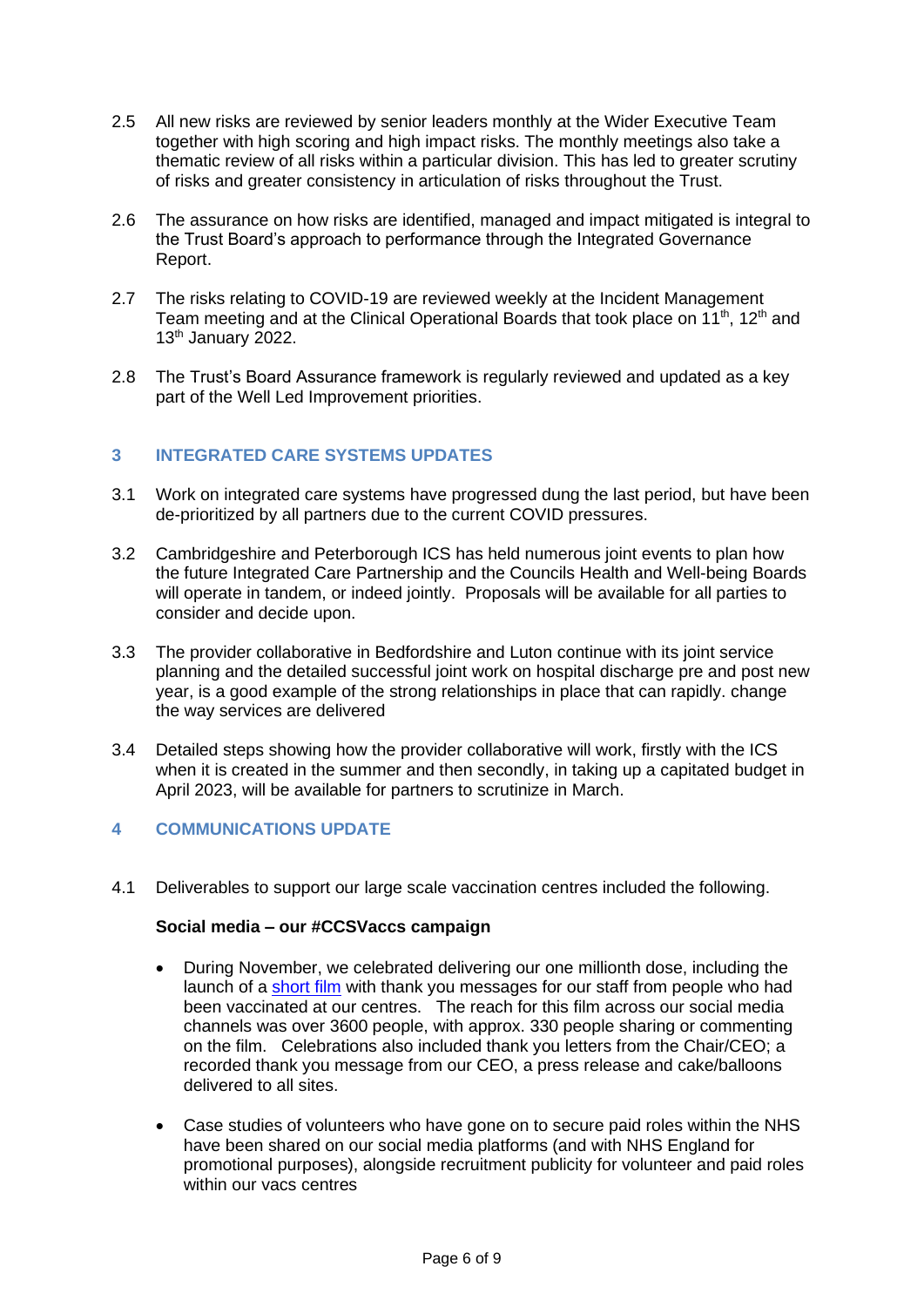- Prime Minister Boris Johnson visited our Queensgate Vaccination Centre Peterborough recently to thank staff and volunteers for the fantastic work they are doing
- Most popular #CCSVaccs social media messages:
	- o Twitter [highest reach post](https://twitter.com/ccs_nhst/status/1448936928775217152) was a message from a young person having their second dose and encouraging others to do so which reached 11,525 people
	- $\circ$  Twitter post with the highest number of engagements was a recruitment [message](https://twitter.com/ccs_nhst/status/1470332926718099458) for paid workers in our vaccination centres, which was shared/commented on/liked by 438 people
	- $\circ$  Facebook highest reach post was a [recruitment message](https://www.facebook.com/CCSNHST/photos/a.456521097721361/6855979697775437/?type=3) for paid workers, which reached 8390 people
	- o Facebook post with the highest number of engagements was a [promotional](https://www.facebook.com/CCSNHST/photos/a.456521097721361/6759571047416303/?type=3)  [graphic](https://www.facebook.com/CCSNHST/photos/a.456521097721361/6759571047416303/?type=3) of venues and opening times for vaccination centres which was shared/commented on/liked by 608 people
- 4.2 Media connected with vaccination programme:
	- We continued to proactively engage with the media to promote key messages as the vaccination programme expanded through the various cohorts, as well as to promote recruitment of volunteers / paid workers.

During October – December 2021:

- Look East and ITV Anglia filmed at various sites on 14 separate occasions.
- Eight interviews were broadcast on local radio (BBC Radio Norfolk and BBC Radio Cambridgeshire).
- 18 media releases were issued by CCS
- The move of the Norwich Castle Quarter centre to City Hall Norwich was promoted via the media and social media platforms.
- 4.3 Staff campaigns connected with COVID:

Internal campaigns have focussed on:

- Service prioritisation/redeployment of staff to focus on booster vaccinations
- Reassurance and information about mandatory Covid-19 vaccinations for NHS staff
- Promoting opportunities for the Covid booster and 'flu vaccinations to protect staff and services during the winter period
- Maintaining infection prevention and control through social distancing, mask wearing, air flow, hand washing etc
- Continued use of lateral flow and PCR testing
- 4.4 Examples of other communications projects:
	- Our Trust-wide project to improve our digital offer continues with a range of staff engagement sessions held and co-production sessions planned; the outcome of which will inform our future digital offer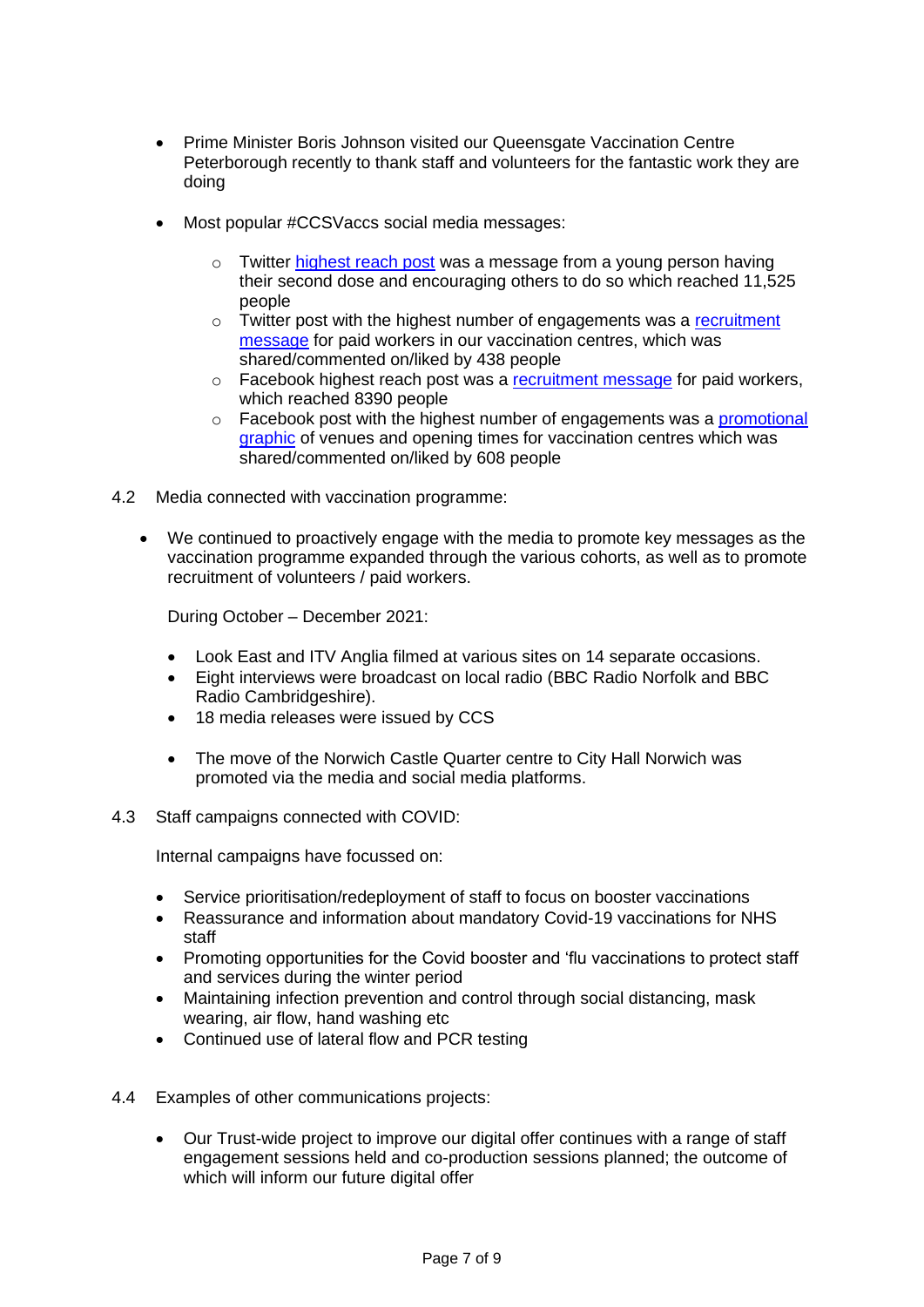- Two Shine a Light Awards have been presented recently: Sally Birch and Nicky Kimberley (Cambridgeshire School Nurses) won an Award for some fantastic work via ChatHealth to support a vulnerable young person; and Mohammad Bari, Bedfordshire Business Analyst won the award for the excellent support provided throughout the QI Project
- Digital resources across all services continued to be promoted via all social media channels to ensure service users knew how to continue to access our services (either by phone, video or face to face) and signposting to a wide range of digital support and information.
- Promotional materials were generated/disseminated via social media channels for:
	- $\circ$  the ongoing ICON all babies cry campaign across the Trust's localities
	- o recruitment and opportunities across our services
	- o keeping well over winter system-wide messages
	- o promotion of positive feedback from service users